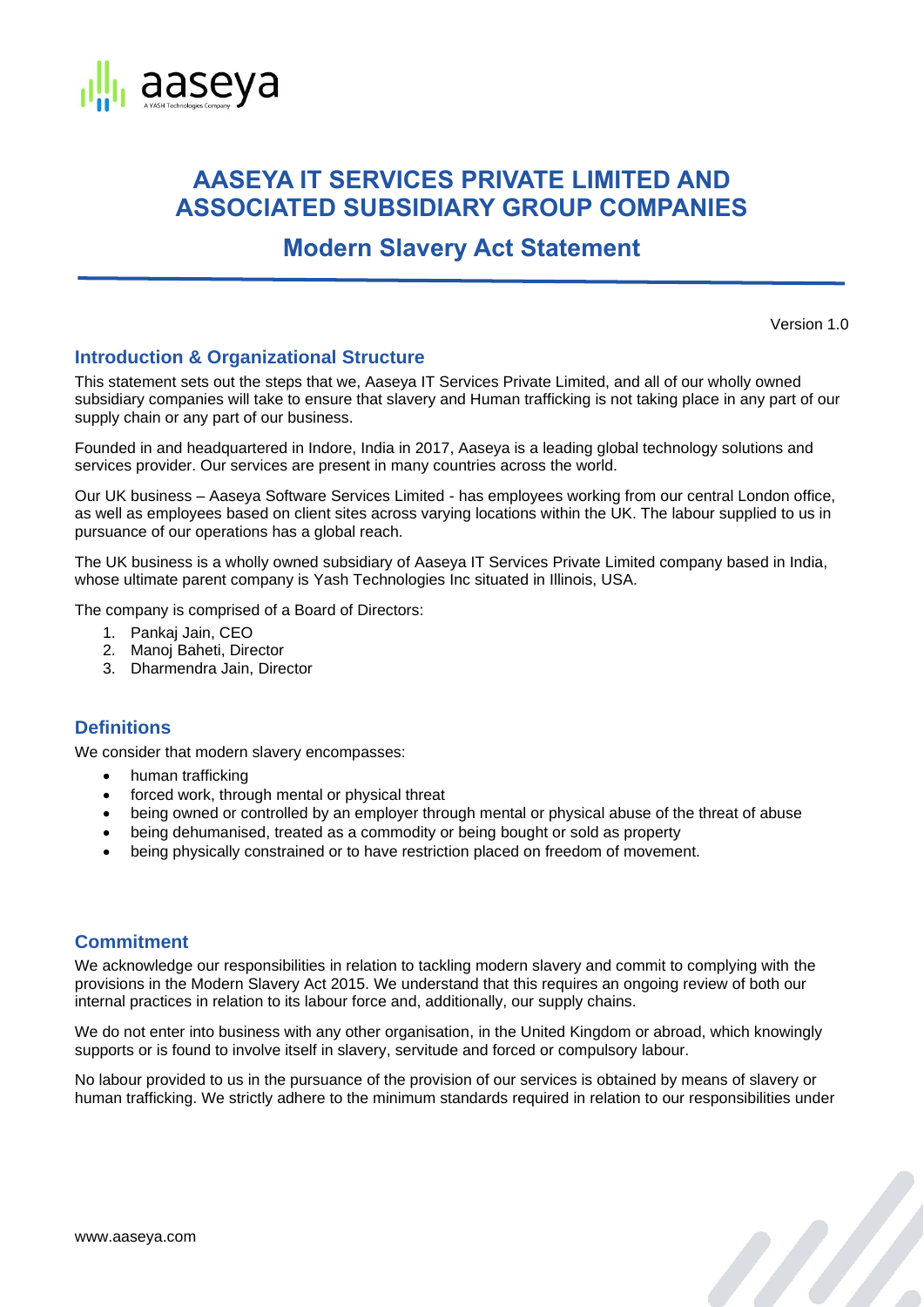

relevant employment legislation in the United Kingdom and seek to enhance these through our internal policies and procedures where practicable.

## **Supply Chains**

We are committed to treating everyone in our business and supply chain with the dignity and respect they deserve. We procure many different commodities from a variety of suppliers. The supply chains of the Organisation relate mainly to IT consulting and staff augmentation services globally within its affiliate companies.

Throughout our supply chains, we are committed to high ethical standards, promoting safe and fair working conditions. We believe we have a responsibility and opportunity to encourage sustainable business practices as well as inclusion and diversity amongst our suppliers.

### **Potential Exposure**

In general, we consider our exposure to slavery and human trafficking to be relatively limited, given our place within the IT supply chain. Nonetheless, we have taken steps through the Group Code of Conduct to ensure that such practices do not take place in our business nor the business of any organisation that supplies goods and/or services to us.

We encourage staff to report violations of, or activity inconsistent with our policies and procedures through our Whistleblower policy.

#### **Steps**

We carry out due diligence processes in relation to ensuring slavery and/or human trafficking does not take place in our organisation or supply chains, including conducting a review of the controls of our suppliers.

We have not, to our knowledge, conducted any business with another organisation which has been found to have involved itself with modern slavery.

In accordance with section 54(4) of the Modern Slavery Act 2015, we have taken the following steps to ensure that modern slavery is not taking place:

- 1. Implementation of regulatory provisions and guidelines and include the same in internal policies
- 2. Review and revision of our policies and code of conducts
- 3. Internal audit of our processes, and human resource due diligence to identify risk and potential exposure
- 4. Supplier audit and due diligence to avoid outbreak of slavery and human trafficking
- 5. Periodical review and assessment by senior management to ensure zero tolerance on slavery and human trafficking
- 6. Training and workshops to employees to raise awareness of modern slavery and human trafficking.
- 7. Supplier adherence to our values

### **Key Performance Indicators**

We have set the following key performance indicators to measure our effectiveness in ensuring modern slavery is not taking place in our Organisation or our supply chains:

- Completion of audits by external provider
- Use of labour monitoring and payroll systems; and
- Level of communication and personal contact with next link in the supply chain and their understanding of, and compliance with, our expectations

a Partido